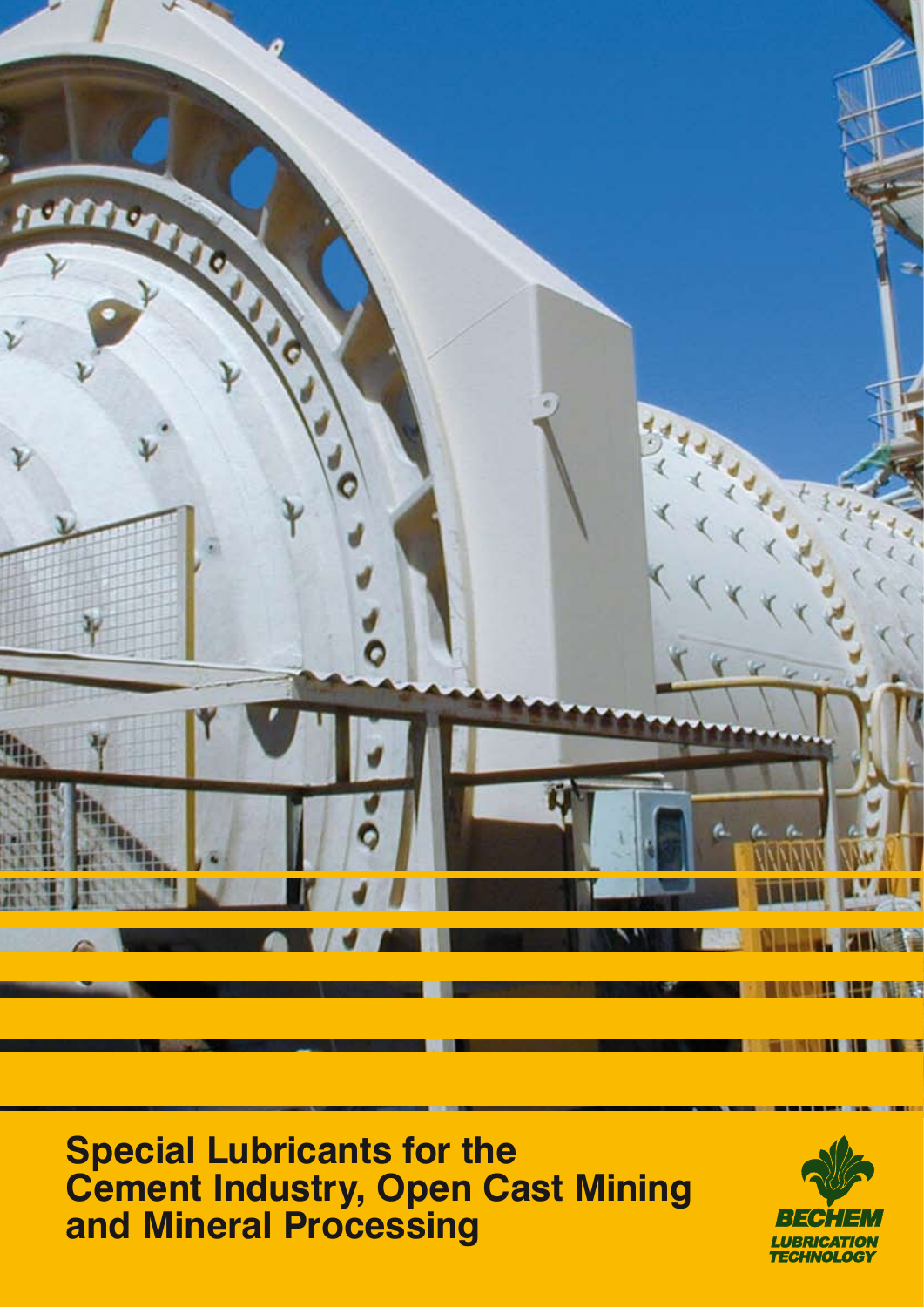## **Under all conditions**

**In the cement industry, mining and mineral processing machines and equipment are often exposed to extreme working conditions. Besides environmental influences such as dust, humidity and sometimes high temperature variations, both very high and/or shock loads also have to be managed. Machine down time and possible production loss represent an enormous cost factor and since redundant systems are in general not available, the selected lubricant is of major importance.** 

**Based on years of experience gathered in close cooperation with leading machine manufacturers special lubricants to cope with these severe conditions were developed in the BECHEM InnovationCenter.**







### **Reduction of power losses, extension of life time**

By the use of a new generation of high performance additives in the newly developed BECHEM lubricants a significant increase in wear protection combined with an extension of life time could be achieved.

With the application of these lubricants a reduction of power losses, lower maintenance costs and less down times are achievable. Thus requirements for a higher economic efficiency and higher equipment availability are fulfilled



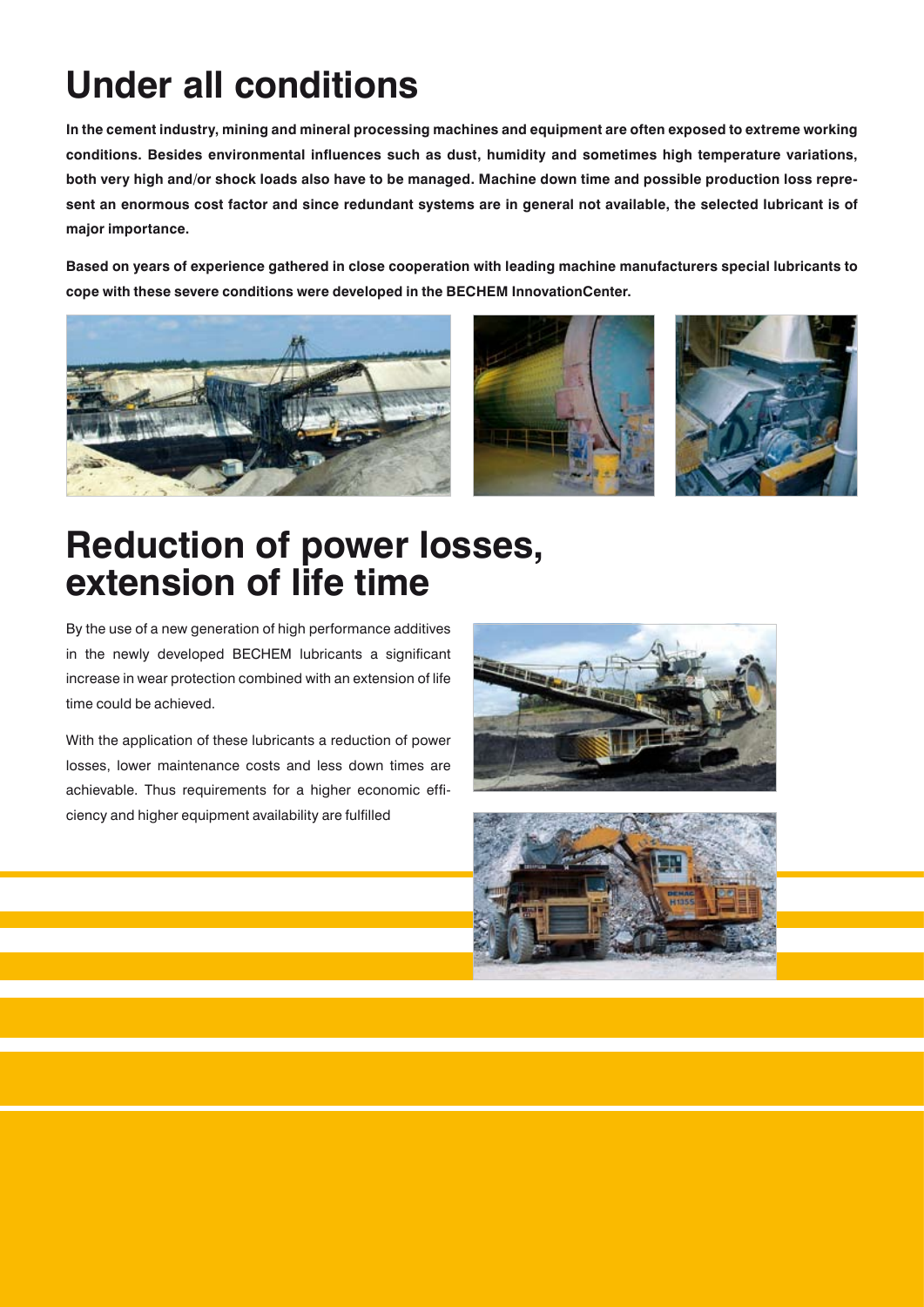### **Lubricating greases for roller and plain bearings**

The very good wear and corrosion protection and the excellent mechanical stability of BECHEM greases allows the reliable mastering of high specific loads as well as influences of dust and moisture even at extended re-lubrication intervals.

By the use of newly developed high performance additives and their physical-chemical reactions with the metal surfaces the greases of the HIGH LUB FA series are additionally able to reduce friction and wear.

By using HIGH LUB FA 50 in slewing bearings of hydraulic excavators for instance a significant extension of bearing life time was achieved.

Some lubricating greases are additionally equipped with special combinations of solids for the use in bearings exposed to very high contact pressures and/or shock loads.

BECHEM greases proved their excellent performance in:

- $m$  main bearings of roller presses and crushers
- $m$  main and pivot bearings of vertical roller mills
- $\blacksquare$  pinion and support roller bearings of mills and kilns
- $\blacksquare$  pivot and slewing bearings of excavators
- $m$  main bearings of fans and blowers
- $\blacksquare$  bearings of vibration screens and classifying systems
- $\blacksquare$  idle and pulley rollers of conveyor systems

For thermally high loaded bearings in processing and reduction processes such as in

- clinker coolers and cooling chambers
- $\blacksquare$  clinker and ore conveying systems
- n ladles
- $n$  hot air fans

tailor made mineral oil and synthetic oil based high temperature greases of high thermal resistance are available.

The fully synthetic grease BERUTOX FH 28 KN e. g. achieves in the FAG FE 9 roller bearing test an approximately 7 times longer life time compared to conventional high temperature greases.

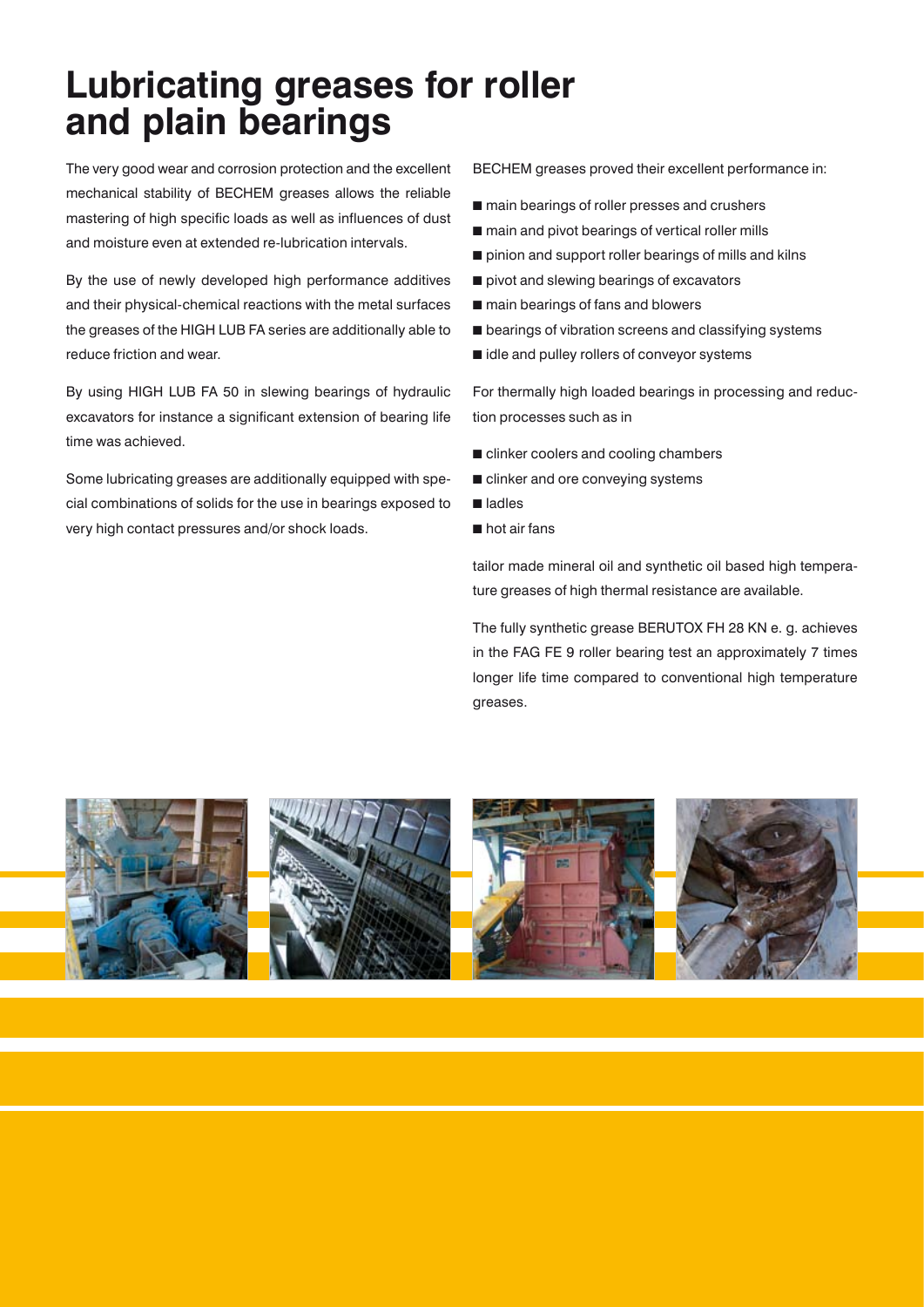### **High performance oils for closed gear boxes and circulation systems**

To comply with the increasing demand for a reduction of power losses and an extension of the oil life time BECHEM developed new mineral oil based and synthetic oil based high performance oils.

By using these oils in gear boxes and circulation systems of

- **n** ball, rod and SAG mills
- $\blacksquare$  rotary kilns, coolers and dryers
- $\blacksquare$  vertical roller mills and roller presses
- $\blacksquare$  hydraulic and bucket wheel excavators and draglines
- $\blacksquare$  crushers and stacker and reclaimer systems
- $\blacksquare$  cranes, winches, hoists and spreader systems
- $\blacksquare$  conveyor systems

a reduction of lubricant related losses of 3–5 % in gear boxes as well as a reduction in oil sump temperatures can be achieved.

In gear boxes running with permanent temperatures above 90°C synthetic gear oils should be used. The oils of the BERUSYNTH EP and BERUSYNTH GP series offer, compared to mineral gear oils, an approximately 4 times longer life time. They additionally exceed the performance of conventional gear oils with respect to their load carrying capability.

With the BERUGEAR GS BM series products with an increased micro-pitting resistance based on a special high performance PD additive system are available. This system forms reactive layers of extremely high load carrying capability. Thus a micro flow process of surface roughness asperities and slight damages without any considerable material loss can take place at high specific flank pressures. Due to this micro flow process resulting in an increase in contact pattern the oils can also be used for running-in processes. The wetting and adhesion properties of the oils are improved by polar additives. The reaction layers formed on the surfaces reduce the coefficient of friction in the tooth contact and thus the power loss in the gear box.







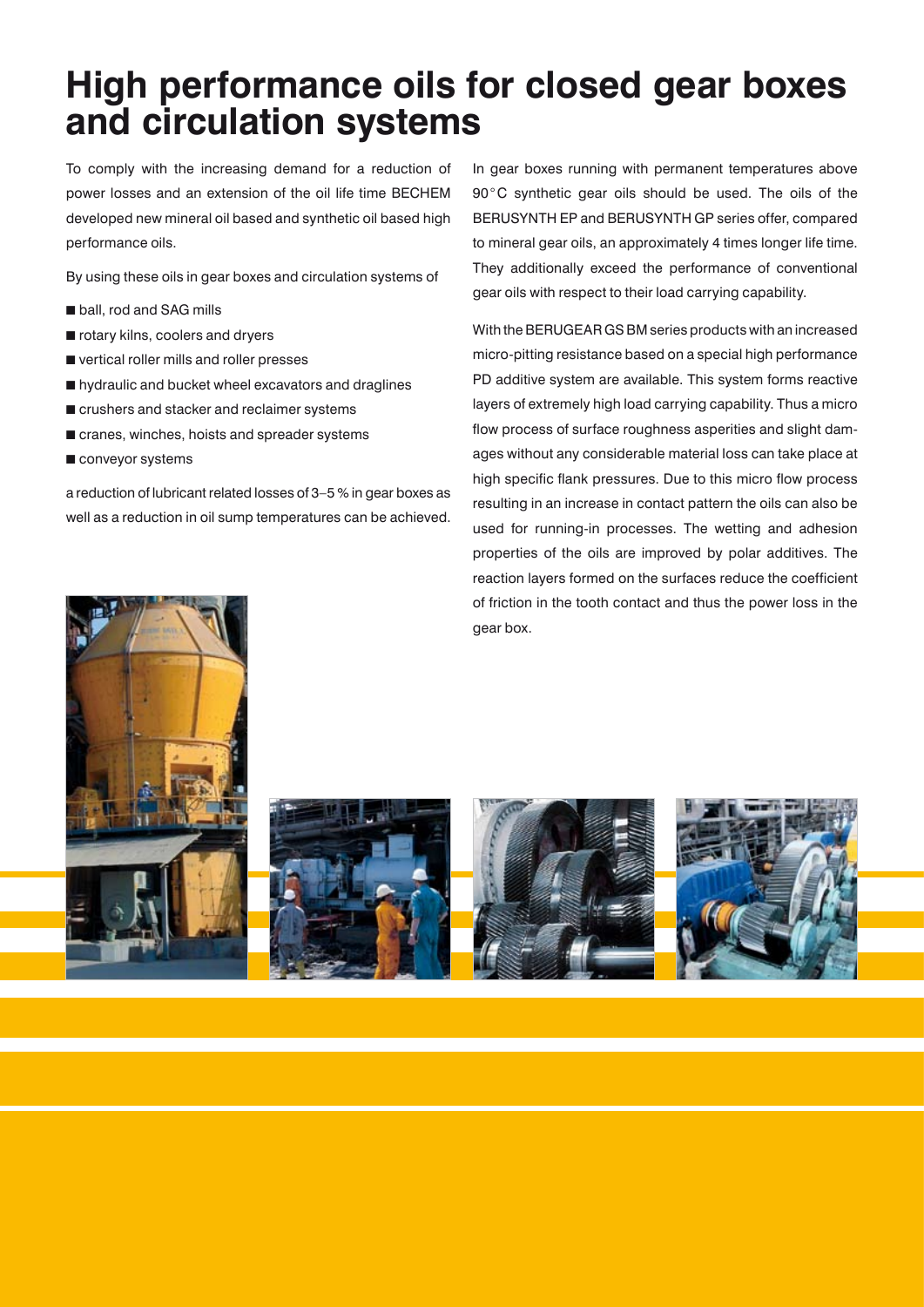# **Open gear lubricants**

BECHEM open gear lubricants ensure a reliable wear protection with simultaneous low consumption by the use of special high performance additives.

With those lubricants open gear drives of

- **n** ball, rod and SAG mills
- $\blacksquare$  rotary kilns and coolers
- n hydraulic and bucket wheel excavators and draglines
- $\blacksquare$  crushers and stacker or reclaimer systems
- $\blacksquare$  cranes, hoists, winches, drags and spreaders
- ladles and dryers

can reliably be lubricated.

For different requirements concerning temperature, influence of dust or moisture, re-lubrication intervals and lubricant application different product lines with and without solid lubricants can be offered. Approvals of renowned equipment manufacturers are available.

## **Technical service**

When using our products BECHEM offers a complete range of technical service to all customers. This service can, depending on agreements, include the following points:

- $\blacksquare$  regular technical inspections
- lubricant management and tribologic advice
- $\blacksquare$  sampling and analysis of lubricant samples
- $\blacksquare$  preparation of lubricating charts including the determination of control and failure factors
- $\blacksquare$  carrying out of running-in processes
- $\blacksquare$  support in repair work

A world wide net of technical service centres with well trained technicians is available for the technical service.

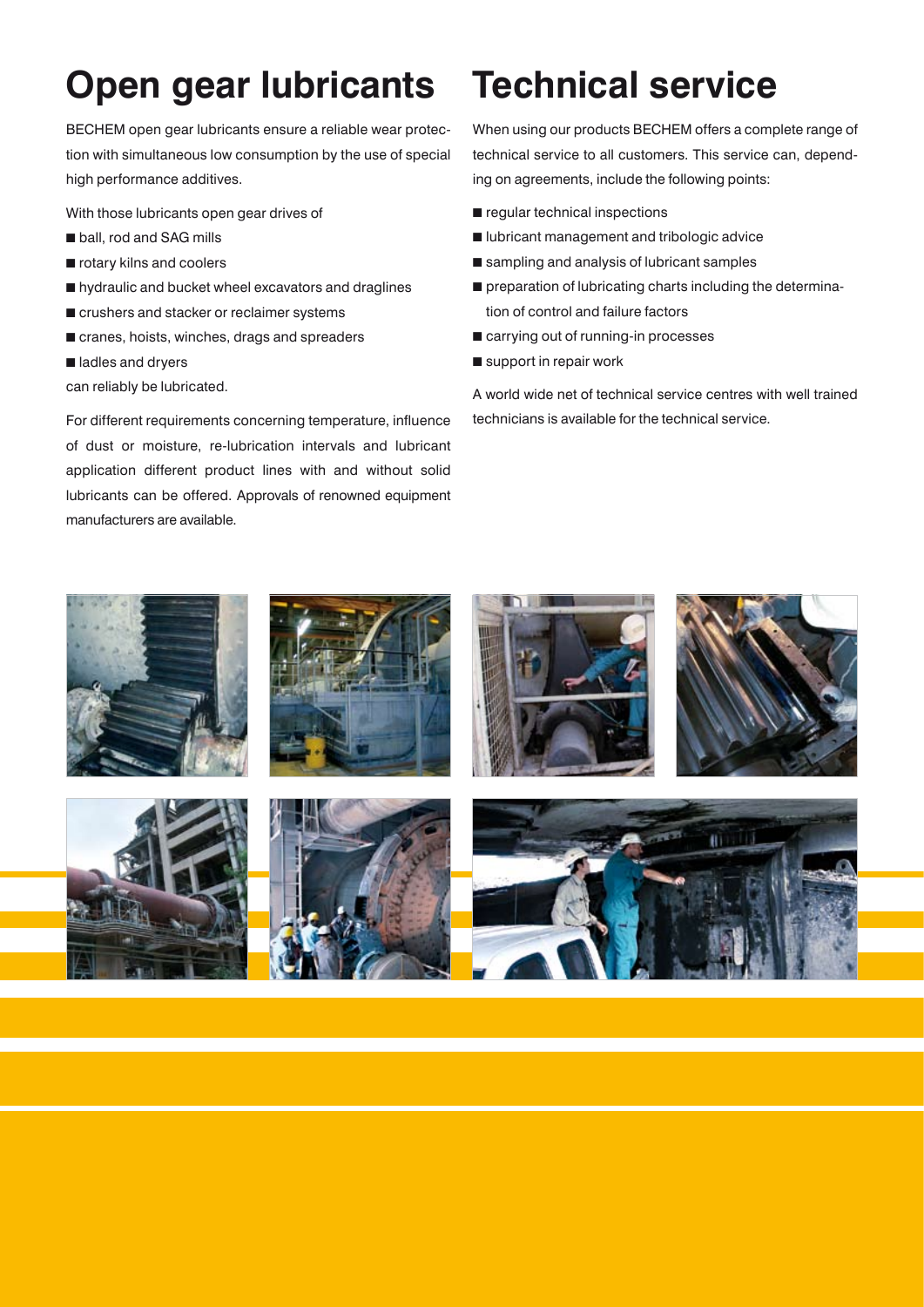## **Lubricants for special applications**

#### **Loose tyres of rotary kilns**

For the lubrication of the inner and side surfaces of loose tyres of rotary kilns a high temperature fluid equipped with a special solid lubricant combination is available. It does not catch fire on hot kiln surfaces and forms only very little smoke. After the evaporation of the synthetic carrier fluid it forms a resistant dry film which still gives effective protection against seizure and wear due to an excellent anchoring on the metal surfaces. The fluid can be applied by hand spray systems.

#### **Wire ropes**

Wire ropes of cranes, excavators, drags and conveyor systems have higher requirements with regard to reliable corrosion and wear protection. These requirements can be covered with BECHEM SEILSTAR or the products of the BERULIT GA series. The rope dressing BECHEM SEILSTAR was especially developed for dusty environment due to the formation of a semi-dry non sticky film.

#### **Chains**

A good wear and corrosion protection at round-steel link chains of large dimensions are achieved by adhesive semifluid greases like those of the BERULIT GA series or high viscous fluids. For small or middle sized conveyor chains with or without rollers, however, the penetration and wetting ability of the chain lubricant plays a significant role. Due to the fact that these chains are normally running in a very dusty environment the lubricant has to combine requirements of a high load carrying capability and a very good corrosion protection with dust repellence. The chain oils BERULIT IKP and BERUMOLY P 65 cover these requirements completely.

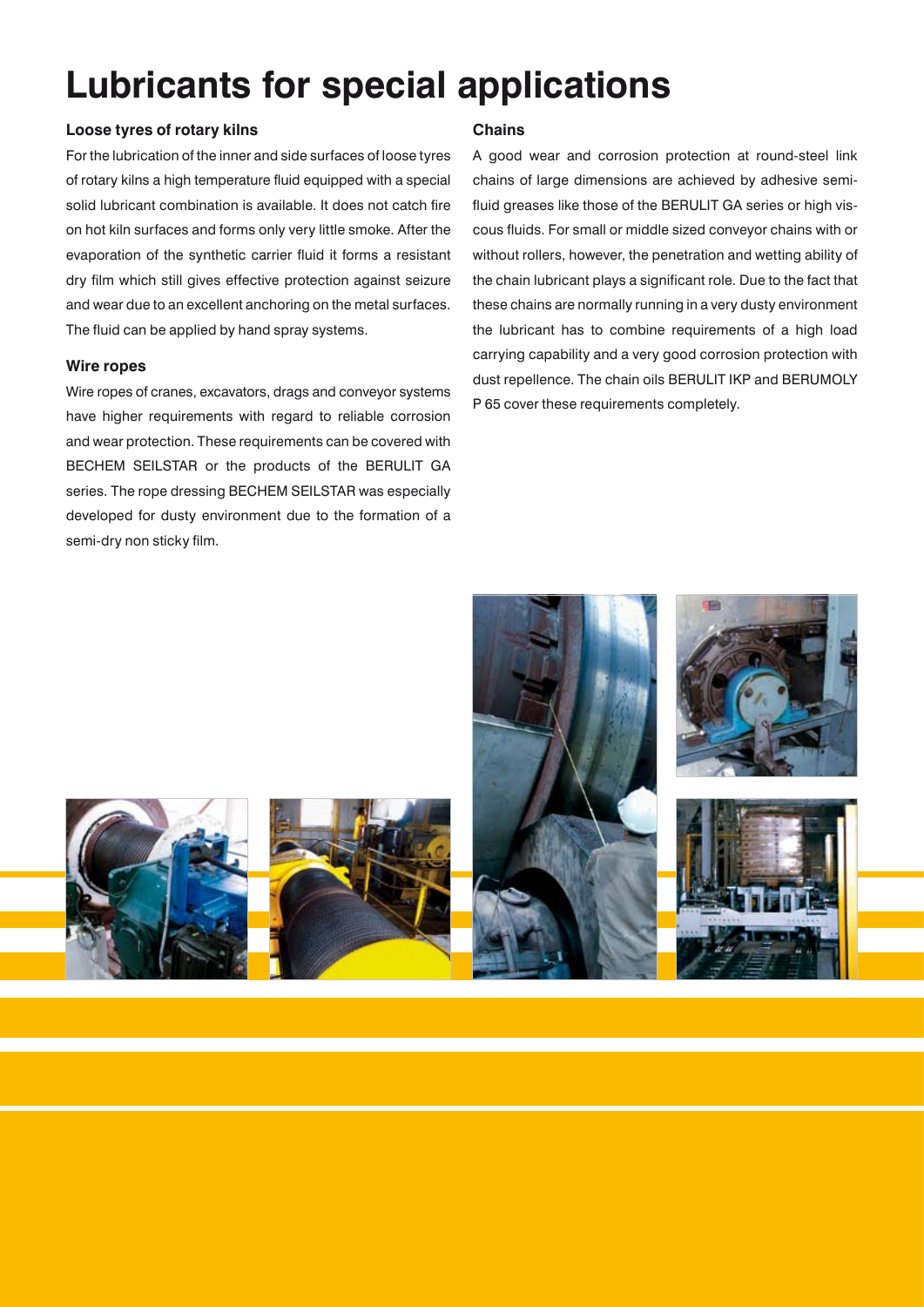| <b>Lubricating greases</b>              |                                                                                                                                                                                                                              |
|-----------------------------------------|------------------------------------------------------------------------------------------------------------------------------------------------------------------------------------------------------------------------------|
| <b>HIGH LUB FA 50 MO</b>                | Special grease of very high base oil viscosity with solids for bearings under extreme conditions<br>typical applications: main bearings of roller presses, pivot bearings of vertical roller mills                           |
| <b>HIGH LUB FA 40 MO</b>                | Special grease of high base oil viscosity with solids for heavily loaded bearings<br>typical applications: heavy mining machinery, vibrating screens, main bearings of crushers                                              |
| <b>HIGH LUB FA 67</b>                   | Special greases of different base oil viscosities without solids for heavily loaded bearings<br>typical applications: conveyor systems, main bearings of fans and blowers                                                    |
| <b>HIGH LUB LT 2 EP</b>                 | Standard EP grease without solids for high loaded bearings, available in different NLGI grades                                                                                                                               |
| <b>BERUPLEX CS 2 EP</b>                 | Mineral oil based high temperature greases for general applications with high thermal loads                                                                                                                                  |
| <b>BERUPLEX KS 22</b>                   | Mineral oil based high temperature greases thickened by an extreme stable special calcium complex<br>soap, typical applications: clinker conveyor systems, roller bearings under the influence of water                      |
| <b>BERUTOX FH 28 KN</b>                 | Fully synthetic high temperature grease for continuous temperatures above 180°C                                                                                                                                              |
| <b>Gear oils</b>                        |                                                                                                                                                                                                                              |
| <b>BERUSYNTH EP</b>                     | Synthetic CLP PG gear oils based on polyglycol, available in ISO VG 68 to 1000                                                                                                                                               |
| <b>BERUSYNTH GP</b>                     | Synthetic CLP HC gear oils based on synthetic hydrocarbon, available in ISO VG 68 to 1000                                                                                                                                    |
| <b>BERUGEAR GS BM</b>                   | Special gear oils with PD additives for heavily loaded or damaged gears,<br>available in ISO VG 100 to 1500                                                                                                                  |
| <b>BECHEM STAROIL G</b>                 | Standard mineral oil based CLP gear oils, available in ISO VG 68 to 1000                                                                                                                                                     |
| <b>Open gear lubricants</b>             |                                                                                                                                                                                                                              |
| <b>BERULIT GA</b>                       | Black coloured service lubricants based on an aluminium complex soap and graphite in a high<br>concentration<br>FZG-Test A/2,78/50 DIN 51354 p. 6 (draft) : damage load stage >12, spezific wear < 0,2 mg/kWh                |
| <b>BERUGEAR HV</b>                      | Light coloured solid free service lubricants of extreme high viscosity, very adhesive, for reduced<br>lubricant consumption<br>FZG-Test A/2,78/50 DIN 51354 p. 6 (draft) : damage load stage >12, spezific wear < 0,2 mg/kWh |
| <b>Special applications</b>             |                                                                                                                                                                                                                              |
| <b>BERULUB VPN 13</b><br><b>RINGLUB</b> | Synthetic high temperature fluid with high solid content for the lubrication of loose tyres,<br>service temp. - 30° to 1150°C                                                                                                |
| <b>BECHEM SEILSTAR</b>                  | Light coloured anticorrosive agent for the conservation of all kinds of wire ropes,<br>attrackts dust hardly, water repellent                                                                                                |
| <b>BERULIT IKP</b>                      | Graphit containing EP chain oil of ISO VG 100 for dusty environment,<br>succsessful at conveyor and loading systems                                                                                                          |
| <b>BERUMOLY P65</b>                     | MoS, containing EP chain oil of ISO VG 5 for dusty environment, succsessful at bag filling systems                                                                                                                           |